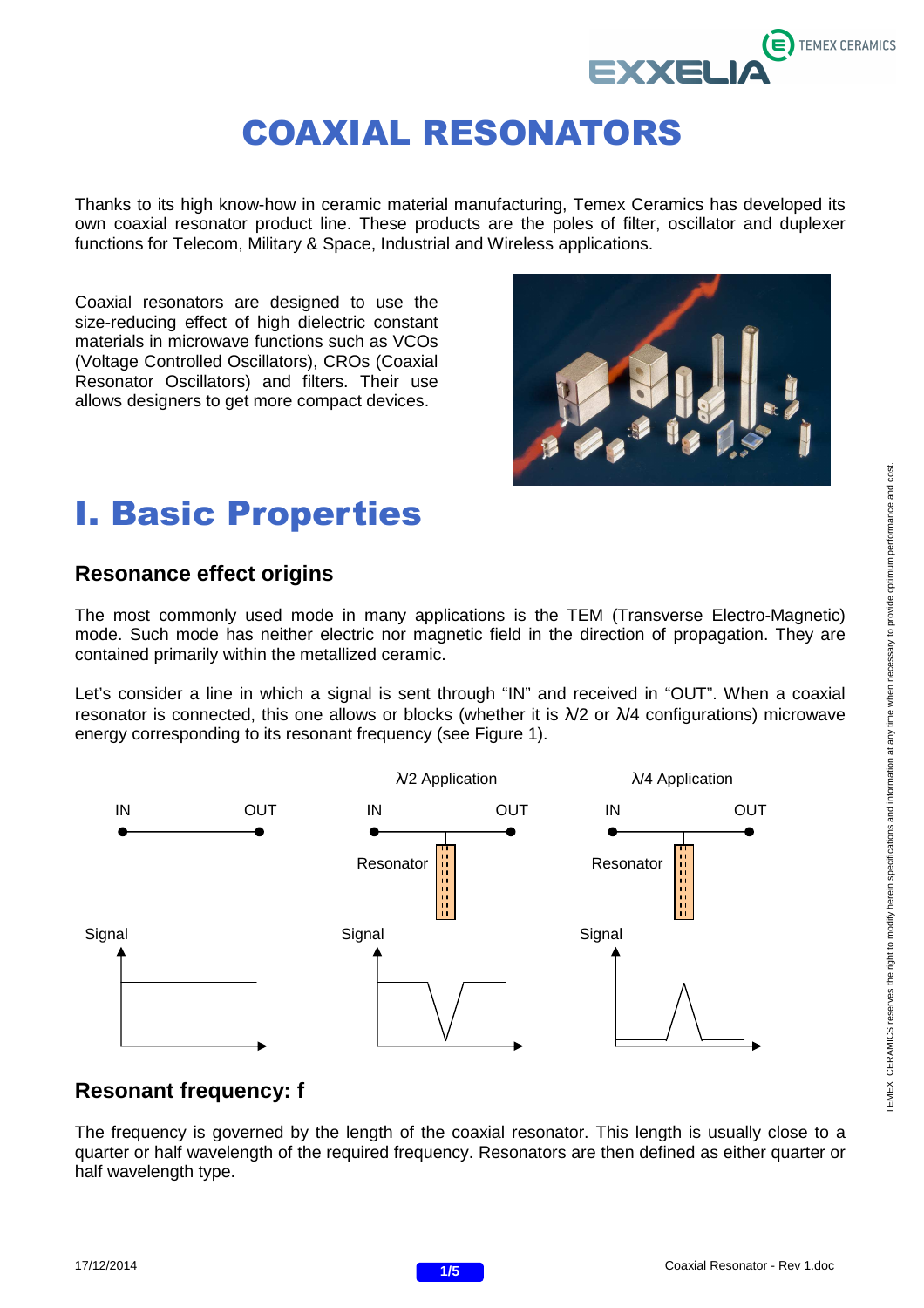

Quarter wavelength resonators have only one end metallized to "short-circuit" the center conductor to the outer conductor, whereas both ends are non-metallized on half wavelength types. Frequency is given by: L

 $\bullet$   $\lambda$ /2 applications :  $L \sqrt{\mathcal{E}_r}$ *f*  $2L\sqrt{\varepsilon}$  $=\frac{300}{100}$  $\lambda$ /4 applications :  $L \sqrt{\mathcal{E}_r}$ *f*  $4L\sqrt{\varepsilon}$  $=\frac{300}{\sqrt{2}}$  $\Phi$  d ≬d | S L

where f is the resonant frequency (GHz), L the resonator length (mm) and  $\varepsilon_r$  the dielectric constant.

|                            | $\lambda$ /4 application | $\lambda$ /2 application |
|----------------------------|--------------------------|--------------------------|
| $\varepsilon_{\rm r} = 21$ | 16.37                    | 32.73                    |
| $\epsilon_{\rm r} = 38.5$  | 12.09                    | 24.17                    |
| $\varepsilon_{\rm r} = 90$ | 7.91                     | 15.81                    |

Useful simplified formulas are given in below table to determine the resonator length.

#### **Impedance:** Z<sub>0</sub>

The coaxial resonator impedance is directly linked to the section, the inner hole diameter and the dielectric constant of the material. An equivalent circuit is given by a common RLC circuit.



For a  $\lambda$ /4 coaxial resonator, having a nominal frequency f (MHz), a section S (mm), an inner hole diameter d (mm) and a dielectric constant  $\varepsilon_{r}$ , the lumped elements are given by:

$$
L = \frac{2Z_0}{\pi^2 f}
$$
\n
$$
C = \frac{1}{8Z_0 f}
$$
\n
$$
R = \frac{4Z_0 Q}{\pi}
$$
\nwith\n
$$
Q = 60 \cdot \frac{S\sqrt{f}}{25.4}
$$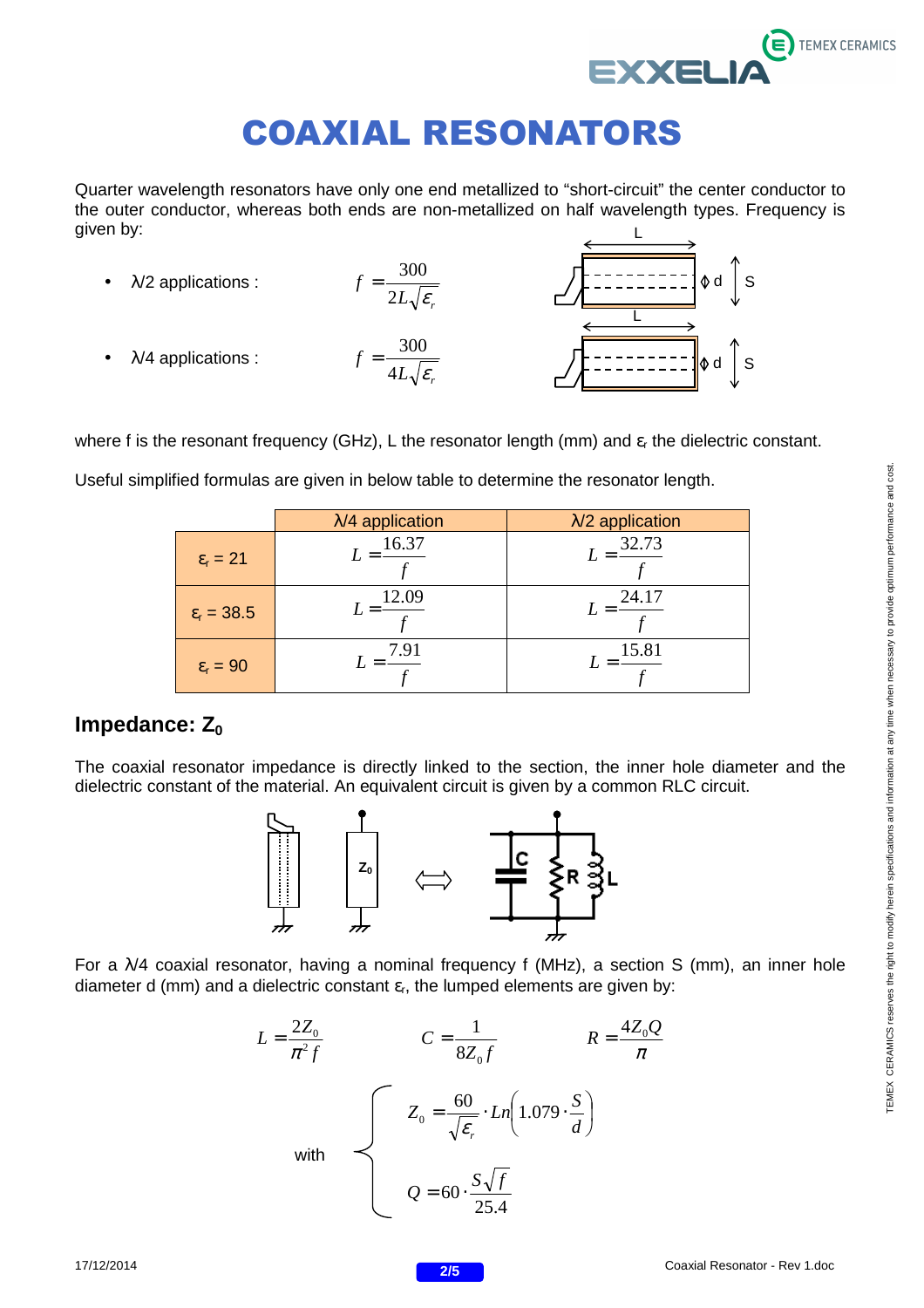

#### **Quality factor: Q**

What is essentially required by designers is the lowest bandwidth at 3dB giving a more selective frequency. This performance is directly given by the Q factor which is essentially determined by the metallization. A thick film silver coating is then realized for excellent Q. Let's note that a low loss dielectric material does not influence at the first order the Q factor.

$$
Q = 60 \cdot \frac{S\sqrt{f}}{25.4}
$$

## II. User Guide



#### **How to order "Flight Models"**



Note: flight models are delivered with tab separately

#### **Materials and applications**

Our portfolio is designed to offer the highest degree of freedom to electronic engineers. Several dielectric constants are available (21/38.5/90) allowing the best trade-off between impedance, Q factor and resonant frequency.

Operating temperature range: -40°C / +85°C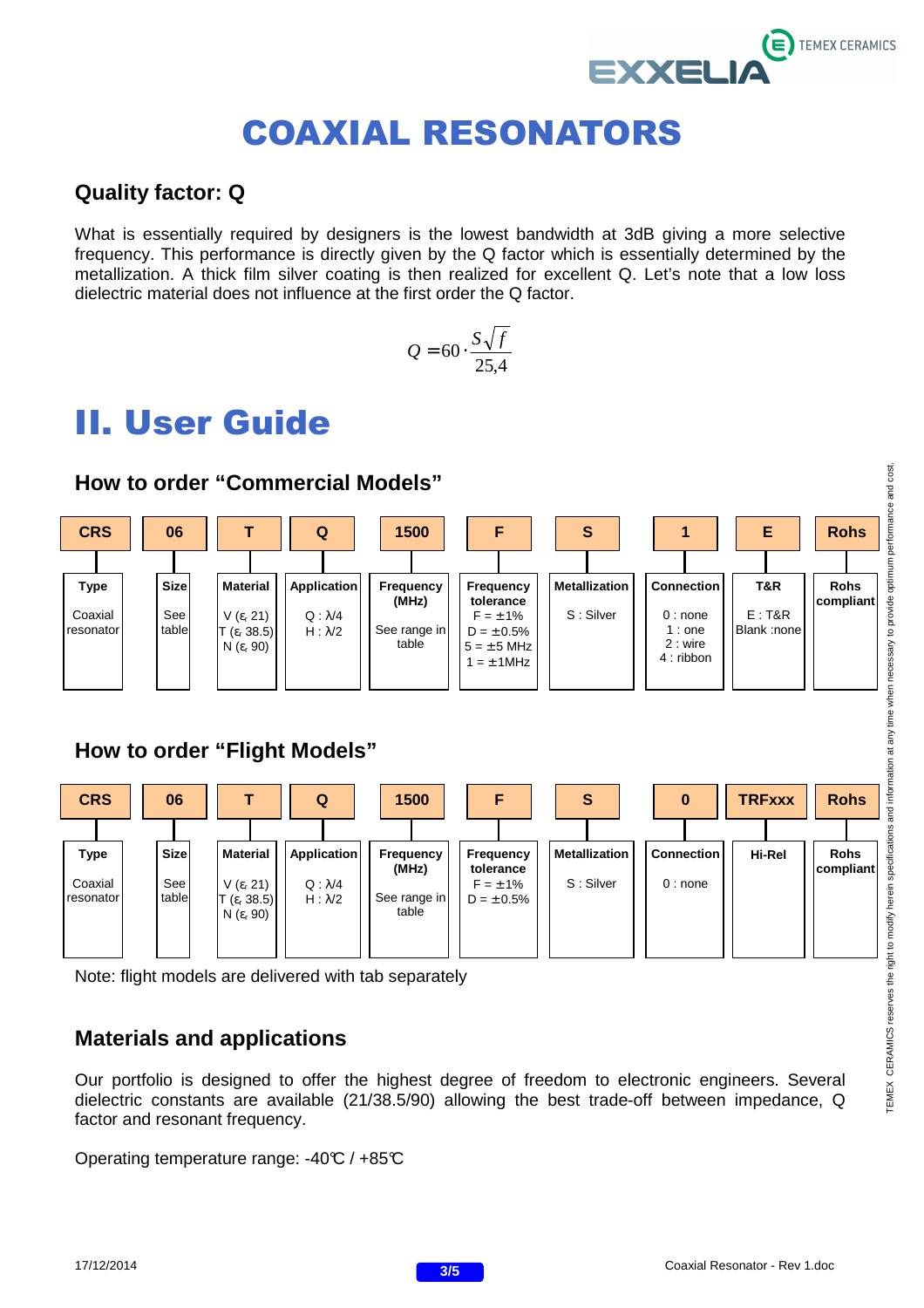### $\ddot{\boldsymbol{\epsilon}}$  TEMEX CERAMICS **EXXELIA**

# COAXIAL RESONATORS

#### **Frequency range and general characteristics**

|              | <b>Dielectric</b><br>constant | $\tau_f$<br>$(ppm/\mathbb{C})$ | <b>Section</b> | Without tab | With tab     |
|--------------|-------------------------------|--------------------------------|----------------|-------------|--------------|
| Applications |                               |                                | (mm)           | Frequency   | Frequency    |
|              |                               |                                |                | range (MHz) | range (MHz)  |
|              | 21                            | 0 ± 15                         | $\overline{2}$ | 2135 - 6000 | 2135 - 6000  |
|              |                               |                                | 3              | 1335 - 6000 | 1335 - 4190  |
|              |                               |                                | 4              | 870 - 5520  | $870 - 4190$ |
|              |                               |                                | 6              | 650 - 3310  | $650 - 3140$ |
|              |                               |                                | 8              | 915 - 3000  | 915 - 2870   |
|              |                               |                                | 10             | 915 - 3000  | N/A          |
|              |                               |                                | 12             | 670 - 2500  | 670 - 1940   |
|              | 38.5                          | 0 ± 15                         | $\overline{c}$ | 1575 - 6000 | 1575 - 4470  |
|              |                               |                                | 3              | 1005 - 4560 | 1005 - 3090  |
|              |                               |                                | 4              | 660 - 4140  | 660 - 3090   |
| $\lambda$ /4 |                               |                                | 6              | 490 - 2430  | 490 - 2320   |
|              |                               |                                | 8              | 690 - 3000  | 690 - 2120   |
|              |                               |                                | 10             | 690 - 3000  | N/A          |
|              |                               |                                | 12             | 505 - 2500  | 505 - 1430   |
|              | 90                            | 0 ± 15                         | $\overline{2}$ | 1040 - 3970 | 1040 - 2920  |
|              |                               |                                | 3              | 650 - 2940  | 650 - 2020   |
|              |                               |                                | 4              | 410 - 2650  | 410 - 2020   |
|              |                               |                                | 6              | 305 - 1590  | 305 - 1520   |
|              |                               |                                | 8              | 410 - 1800  | 410 - 1380   |
|              |                               |                                | 10             | 445 - 1800  | N/A          |
|              |                               |                                | 12             | 330 - 1500  | $330 - 940$  |

#### Quarter wavelength applications

Others frequencies on request

#### Half wavelength applications

|                     | <b>Dielectric</b><br>constant | $T_f$<br>$(ppm/\mathbb{C})$ | <b>Section</b><br>(mm) | Without tab   | With tab     |
|---------------------|-------------------------------|-----------------------------|------------------------|---------------|--------------|
| <b>Applications</b> |                               |                             |                        | Frequency     | Frequency    |
|                     |                               |                             |                        | range (MHz)   | range (MHz)  |
|                     | 21                            | 0 ± 15                      | 2                      | 4305 - 12000  | 4305 - 12000 |
|                     |                               |                             | 3                      | 2730 - 12000  | 2730 - 8390  |
|                     |                               |                             | $\overline{4}$         | 1735 - 11000  | 1735 - 8390  |
|                     |                               |                             | 6                      | $1365 - 6625$ | 1365 - 6290  |
|                     |                               |                             | 8                      | 1890 - 3000   | 1890 - 3000  |
|                     |                               |                             | 10                     | 1890 - 3000   | N/A          |
|                     |                               |                             | 12                     | 1365 - 3000   | 1365 - 3000  |
|                     | 38.5                          | 0 ± 15                      | 2                      | 3100 - 12000  | 3100 - 8950  |
|                     |                               |                             | 3                      | 2050 - 9130   | 2050 - 6190  |
|                     |                               |                             | 4                      | 1315 - 8280   | 1315 - 6190  |
| $\lambda$ /2        |                               |                             | 6                      | 1000 - 4965   | 1000 - 4640  |
|                     |                               |                             | 8                      | 1420 - 3000   | 1420 - 3000  |
|                     |                               |                             | 10                     | 1420 - 3000   | N/A          |
|                     |                               |                             | 12                     | 1050 - 2500   | 1050 - 2500  |
|                     | 90                            | 0 ± 15                      | $\overline{2}$         | 2100 - 7940   | 2100 - 5850  |
|                     |                               |                             | 3                      | 1315 - 5880   | 1315 - 4050  |
|                     |                               |                             | $\overline{4}$         | 840 - 5300    | 840 - 4050   |
|                     |                               |                             | 6                      | 630 - 3180    | 630 - 3040   |
|                     |                               |                             | 8                      | 840 - 3000    | 840 - 2770   |
|                     |                               |                             | 10                     | 895 - 3000    | N/A          |
|                     |                               |                             | 12                     | 685 - 2500    | 685 - 1880   |

Others frequencies on request